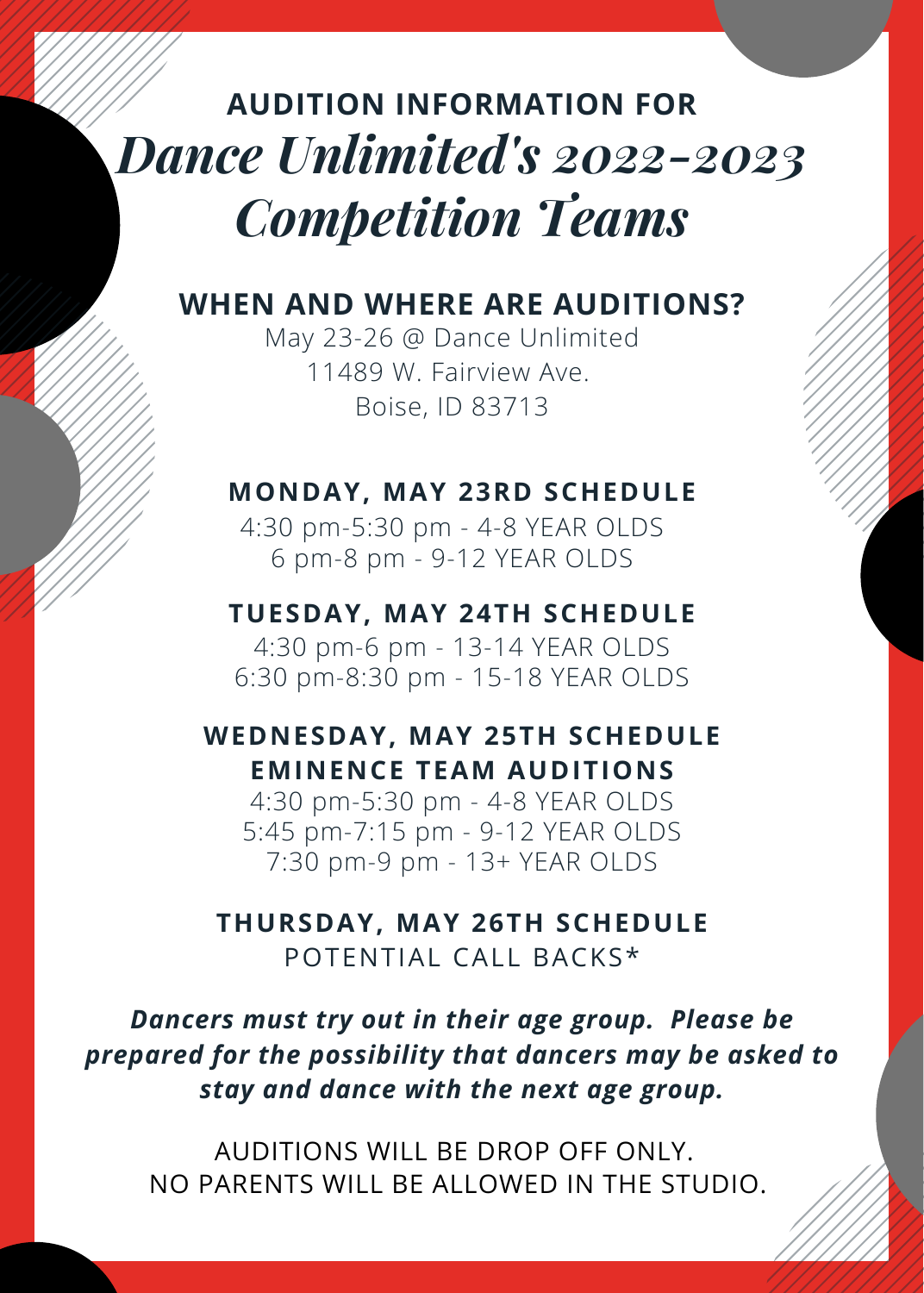# **WHAT COMPETITION TEAMS DOES DU OFFER?**

Dance Unlimited offers competition teams for all ages and levels. We understand that not all dancers have the same experience or commitment level and want to be able to offer the experience to all.

#### **IMPACT PROGRAM**

DU's Impact program is a "pre-competitive" dance team. It is designed to offer dancers a competition team experience, but on a smaller scale. Dancers who show potential but may not have the experience often begin their training here and it is a great stepping stone to our company competition teams. The Impact program's time & financial commitments are scaled down in an effort to offer a variety of commitment levels to our competition program. They compete and perform locally.

# **COMPANY COMPETITION TEAMS**

Our award-winning competition teams were created for dancers who have a passion for dance, and who regard dance as their most important extra-curricular activity. We offer teams for dancers aged 4-18 who train in ballet, jazz technique, contemporary and more. They compete locally, regionally and perform in the community.

#### **\*PRO TEAMS\***

A supplemental element of our competition teams is our "Pro Teams". Dancers who display the need for an additional challenge and who understand the extra time, dedication and commitment that is required will be considered for "Pro". The routine is typically a lyrical piece and requires dancers to have an additional rehearsal and ballet class each week.

#### **EMINENCE HIP HOP CREWS**

Our award-winning hip hop crews are designed to challenge dancers who have a stylistic knack for hip hop. We understand that not all dancers want to train in every style, therefore these crews were developed to offer the competition experience with hip hop driven training. It is common for company members to also be on a crew. They compete locally, regionally and perform in the community.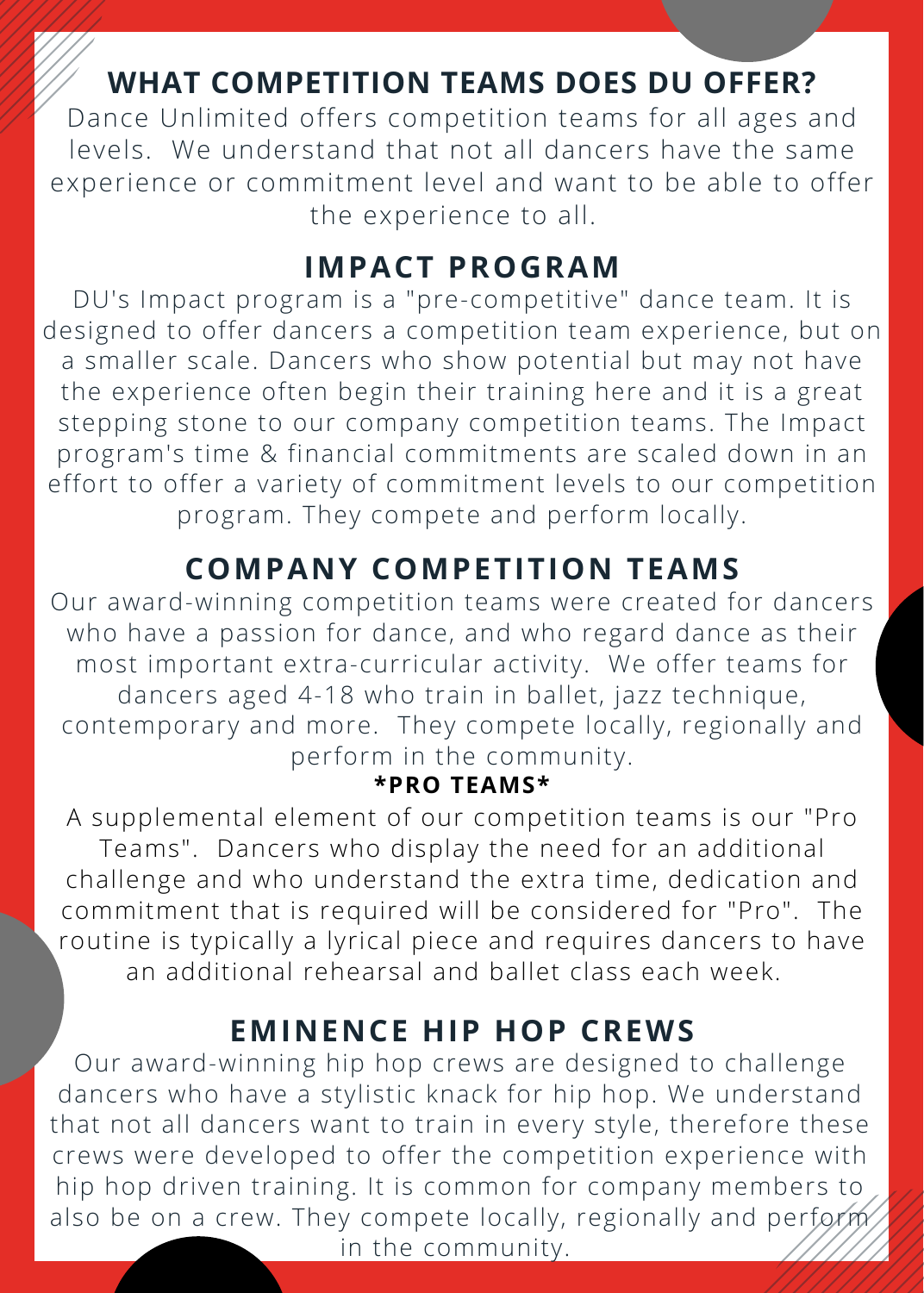# **HOW DO I REGISTER FOR AUDITIONS?**

#### *If you do not already have an [account](https://app.thestudiodirector.com/danceunlimitedstudios/portal.sd?page=Login) with DU, start by clicking HERE to create one*[.](https://app.thestudiodirector.com/danceunlimitedstudios/portal.sd?page=Login)

Once you have an account and are logged in,

- Choose "2022-2023 Competition Team Auditions"
- Choose the Competition Team Audition Registration that applies to what your dancer wants to audition for:
	- *Option 1*: Your dancer only wants to audition for **Company and/or Impact** and is not interested in the hip hop crews.
	- *Option 2*: Your dancer only wants to audition for our **Hip Hop Crews** and is not interested in company competition teams.
	- *Option 3*: Your dancer would like to audition for **BOTH** company competition teams AND hip hop crews.
		- **Select the <b>PACKAGE** audition if you are auditioning for both Company and Hip Hop Crew so that you will receive the discounted audition rate.
- Check out and remit your audition fee.

# **[\\*\\*\\*Y](https://forms.gle/weYoynNT7X8bR4L18)ou must then [return](https://forms.gle/weYoynNT7X8bR4L18) and [click](https://forms.gle/weYoynNT7X8bR4L18) [HERE](https://forms.gle/weYoynNT7X8bR4L18) to [complete](https://forms.gle/weYoynNT7X8bR4L18) this form.[\\*\\*\\*](https://forms.gle/weYoynNT7X8bR4L18)**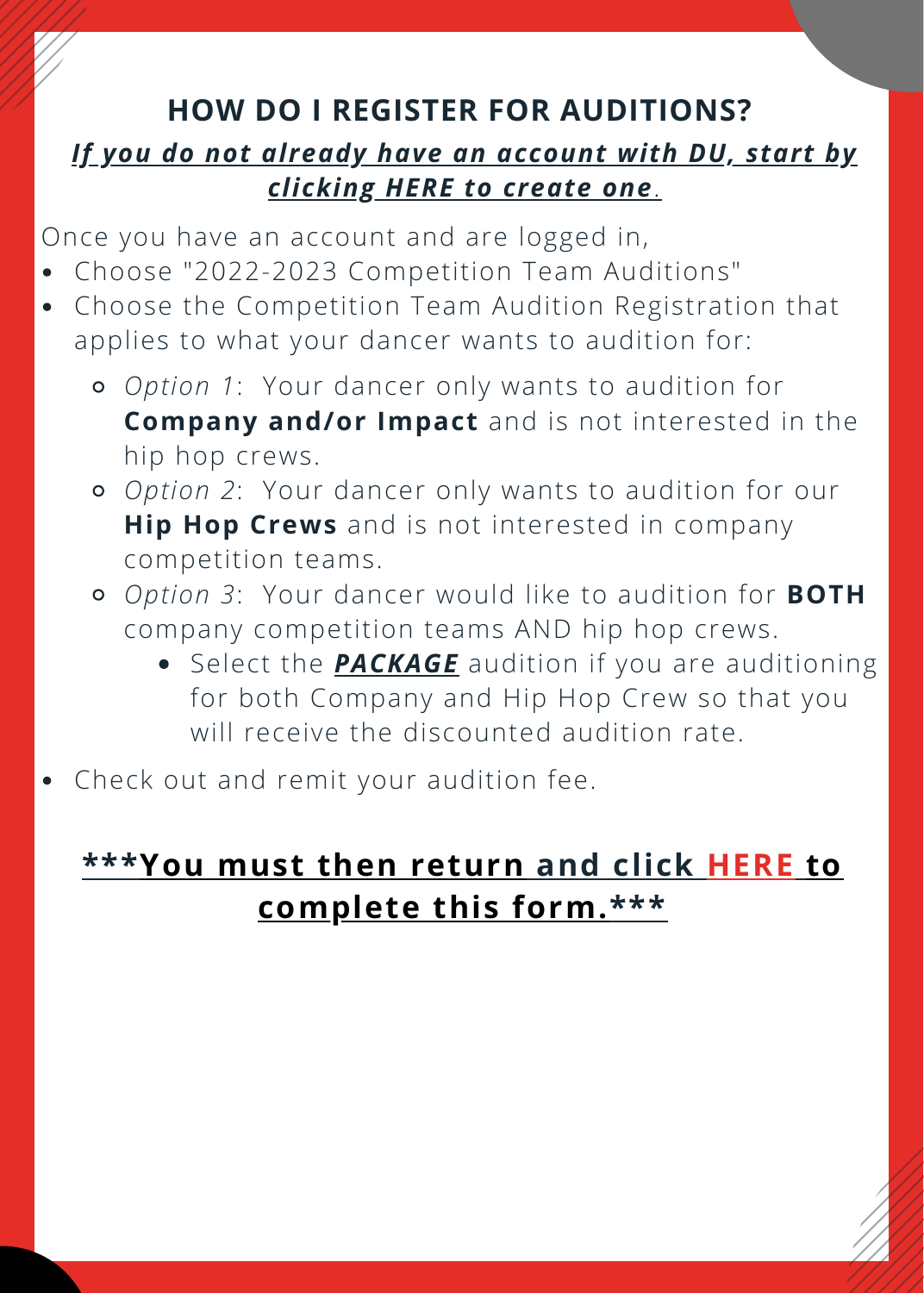## **HOW DOES MY DANCER PREPARE FOR AUDITIONS?**

Dancers should come to auditions wearing dance clothing & shoes appropriate for the styles they are auditioning for (ballet, jazz, hip hop). Hair should be secured and away from the face.

Dancers should know the audition combos found below. We will spend a small amount of time reviewing the audition combos when they arrive.

# **\*\*\*AUDITION COMBO LINKS ARE NOW LIVE! CLICK BELOW TO ACCESS\*\*\***

# **[I](https://www.dropbox.com/sh/7arltxbqfl2e8tk/AABesw7MZHqvL5acEuGER_02a?dl=0)MPACT & [COMPANY](https://www.dropbox.com/sh/7arltxbqfl2e8tk/AABesw7MZHqvL5acEuGER_02a?dl=0) AUDITION COMBOS**

|              | 9-12 YEAR OLDS      | 13+ YEAR OLDS       |
|--------------|---------------------|---------------------|
|              | <u>JAZZ COMBO</u>   | <u>JAZZ COMBO</u>   |
| 4-8 YEAR OLD |                     |                     |
| JAZZ COMBO   | 9-12 YEAR OLDS      | 13+ YEAR OLDS       |
|              | <b>BALLET COMBO</b> | <b>BALLET COMBO</b> |

### **[EMINENCE](https://www.dropbox.com/sh/7arltxbqfl2e8tk/AABesw7MZHqvL5acEuGER_02a?dl=0) HIP HOP CREW AUDITION COMBOS**

| 4-8 YEAR OLDS | 9-12 YEAR OLDS | 13+ YEAR OLDS |
|---------------|----------------|---------------|
| HIP HOP COMBO | HIP HOP COMBO  | HIP HOP COMBO |